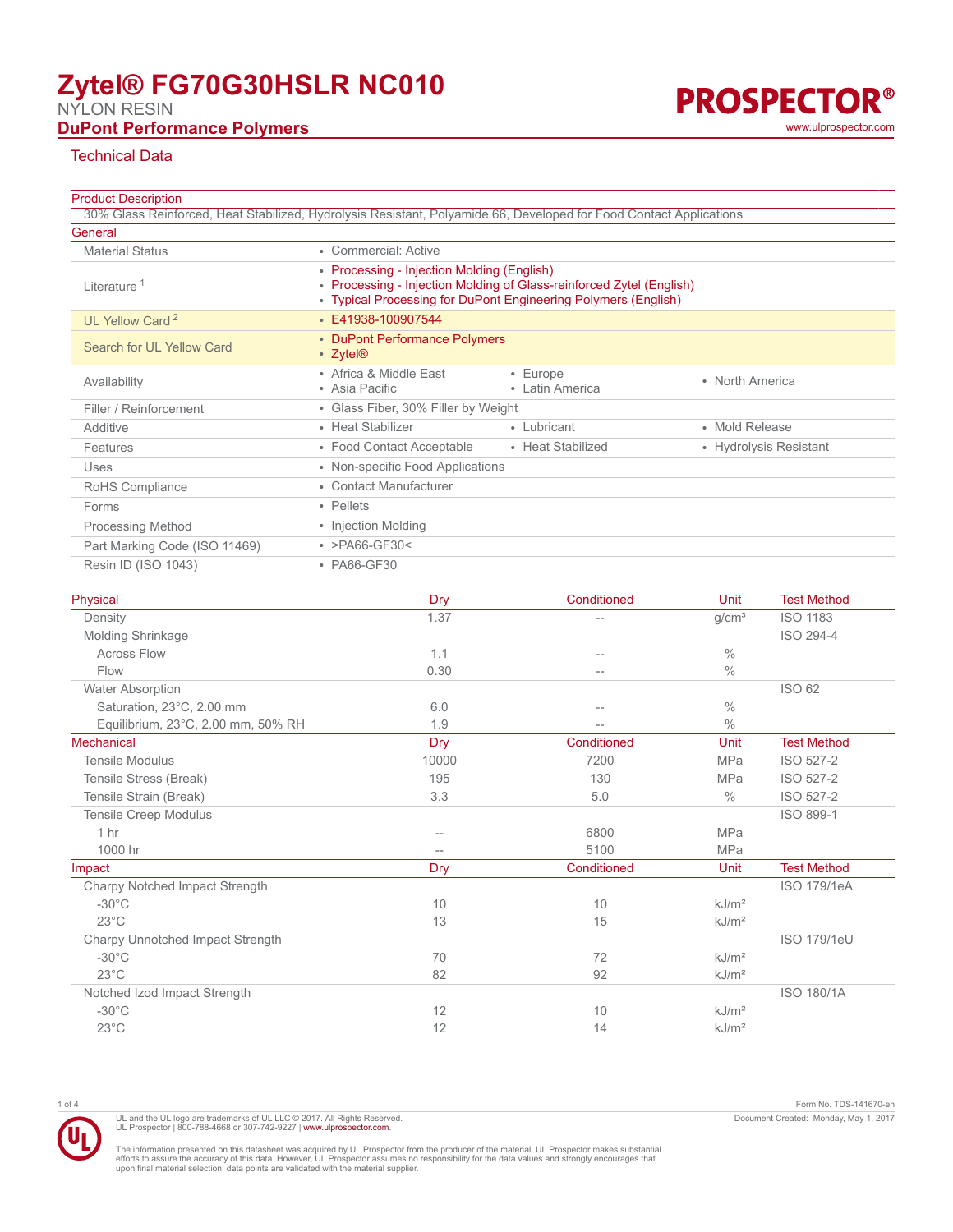# **Zytel® FG70G30HSLR NC010**

NYLON RESIN

**DuPont Performance Polymers** [www.ulprospector.com](http://www.ulprospector.com)

| Thermal                                   | Dry            | Conditioned              | Unit                                    | <b>Test Method</b> |
|-------------------------------------------|----------------|--------------------------|-----------------------------------------|--------------------|
| <b>Heat Deflection Temperature</b>        |                |                          |                                         |                    |
| 0.45 MPa, Unannealed                      | 261            |                          | $^{\circ}$ C                            | <b>ISO 75-2/B</b>  |
| 1.8 MPa, Unannealed                       | 253            | $\overline{\phantom{a}}$ | $^{\circ}$ C                            | <b>ISO 75-2/A</b>  |
| Glass Transition Temperature <sup>4</sup> | 80.0           | 20.0                     | $^{\circ}{\rm C}$                       | ISO 11357-2        |
| Vicat Softening Temperature               | 250            | $\overline{a}$           | $^{\circ}{\rm C}$                       | ISO 306/B50        |
| Melting Temperature <sup>4</sup>          | 262            | $\overline{\phantom{0}}$ | $^{\circ}$ C                            | ISO 11357-3        |
| <b>CLTE</b>                               |                |                          |                                         | ISO 11359-2        |
| Flow                                      | $2.2E-5$       |                          | $cm/cm$ <sup>o</sup> $C$                |                    |
| Transverse                                | $1.1E - 4$     | $\overline{\phantom{a}}$ | $cm/cm$ <sup><math>\circ</math></sup> C |                    |
| <b>Effective Thermal Diffusivity</b>      | $6.85E-8$      | $\overline{a}$           | $m^2/s$                                 |                    |
| Electrical                                | Dry            | Conditioned              | Unit                                    | <b>Test Method</b> |
| <b>Surface Resistivity</b>                | $\overline{a}$ | $1.0E + 13$              | ohms                                    | <b>IEC 60093</b>   |
| <b>Volume Resistivity</b>                 | $> 1.0E + 15$  | $1.0E + 11$              | ohms · cm                               | <b>IEC 60093</b>   |
| Electric Strength                         | 38             | 32                       | kV/mm                                   | IEC 60243-1        |
| <b>Relative Permittivity</b>              |                |                          |                                         | <b>IEC 60250</b>   |
| 100 Hz                                    | 4.30           | 11.0                     |                                         |                    |
| 1 MHz                                     | 4.10           | 4.60                     |                                         |                    |
| <b>Dissipation Factor</b>                 |                |                          |                                         | <b>IEC 60250</b>   |
| 100 Hz                                    | 7.0E-3         | 0.46                     |                                         |                    |
| 1 MHz                                     | 0.015          | 0.065                    |                                         |                    |
| Comparative Tracking Index                | 450            | $\overline{a}$           | $\vee$                                  | IEC 60112          |
| Flammability                              | Dry            | Conditioned              | Unit                                    | <b>Test Method</b> |
| Burning Rate <sup>5</sup> (1.00 mm)       | 24             | $\overline{a}$           | mm/min                                  | <b>ISO 3795</b>    |
| Flame Rating                              |                |                          |                                         | <b>UL 94</b>       |
| $0.75$ mm                                 | <b>HB</b>      | $-$                      |                                         | IEC 60695-11-10,   |
| $1.5$ mm                                  | <b>HB</b>      |                          |                                         | $-20$              |
| Oxygen Index                              | 24             | $\overline{\phantom{0}}$ | $\frac{0}{0}$                           | ISO 4589-2         |
| <b>FMVSS Flammability</b>                 | SE/B           | $\overline{\phantom{a}}$ |                                         | <b>FMVSS 302</b>   |
| Fogging                                   |                |                          |                                         | <b>ISO 6452</b>    |
| F-value (refraction)                      | 95             |                          | $\%$                                    |                    |
| G-value (condensate)                      | $3.0E - 4$     |                          | g                                       |                    |
| <b>Fill Analysis</b>                      | Dry            | Conditioned              | Unit                                    |                    |
| <b>Melt Density</b>                       | 1.20           | $\overline{\phantom{a}}$ | g/cm <sup>3</sup>                       |                    |
| <b>Ejection Temperature</b>               | 210            | $\overline{a}$           | $^{\circ}$ C                            |                    |
| Specific Heat Capacity of Melt            | 2290           | $\overline{\phantom{a}}$ | $J/kg$ <sup>°</sup> C                   |                    |
| Thermal Conductivity of Melt              | 0.21           | $\overline{\phantom{0}}$ | W/m/K                                   |                    |
| <b>Additional Information</b>             | Dry            | Conditioned              | Unit                                    | <b>Test Method</b> |
| Emission of Organic Compounds             | 6.00           |                          | µgC/g                                   | <b>VDA 277</b>     |
| Odor                                      | 4.50           | $\overline{\phantom{a}}$ |                                         | <b>VDA 270</b>     |
| Injection                                 |                | Dry Unit                 |                                         |                    |
| Drving Temperature                        | 80 °C          |                          |                                         |                    |

| <b>Drying Temperature</b>      | $80^{\circ}$ C     |
|--------------------------------|--------------------|
| Drying Time - Desiccant Dryer  | 2.0 to 4.0 hr      |
| Suggested Max Moisture         | 0.20%              |
| Processing (Melt) Temp         | 285 to 305 °C      |
| Melt Temperature, Optimum      | 295 °C             |
| Mold Temperature               | 50 to 120 °C       |
| Mold Temperature, Optimum      | 100 °C             |
| <b>Holding Pressure</b>        | 50.0 to 100 MPa    |
| Drying Recommended             | <b>ves</b>         |
| <b>Hold Pressure Time</b>      | $3.00$ s/mm        |
| Maximum Screw Tangential Speed | $12 \text{ m/min}$ |

UL and the UL logo are trademarks of UL LLC © 2017. All Rights Reserved.<br>UL Prospector | 800-788-4668 or 307-742-9227 | [www.ulprospector.com](http://www.ulprospector.com).

2 of 4 Form No. TDS-141670-en Document Created: Monday, May 1, 2017

The information presented on this datasheet was acquired by UL Prospector from the producer of the material. UL Prospector makes substantial<br>efforts to assure the accuracy of this data. However, UL Prospector assumes no re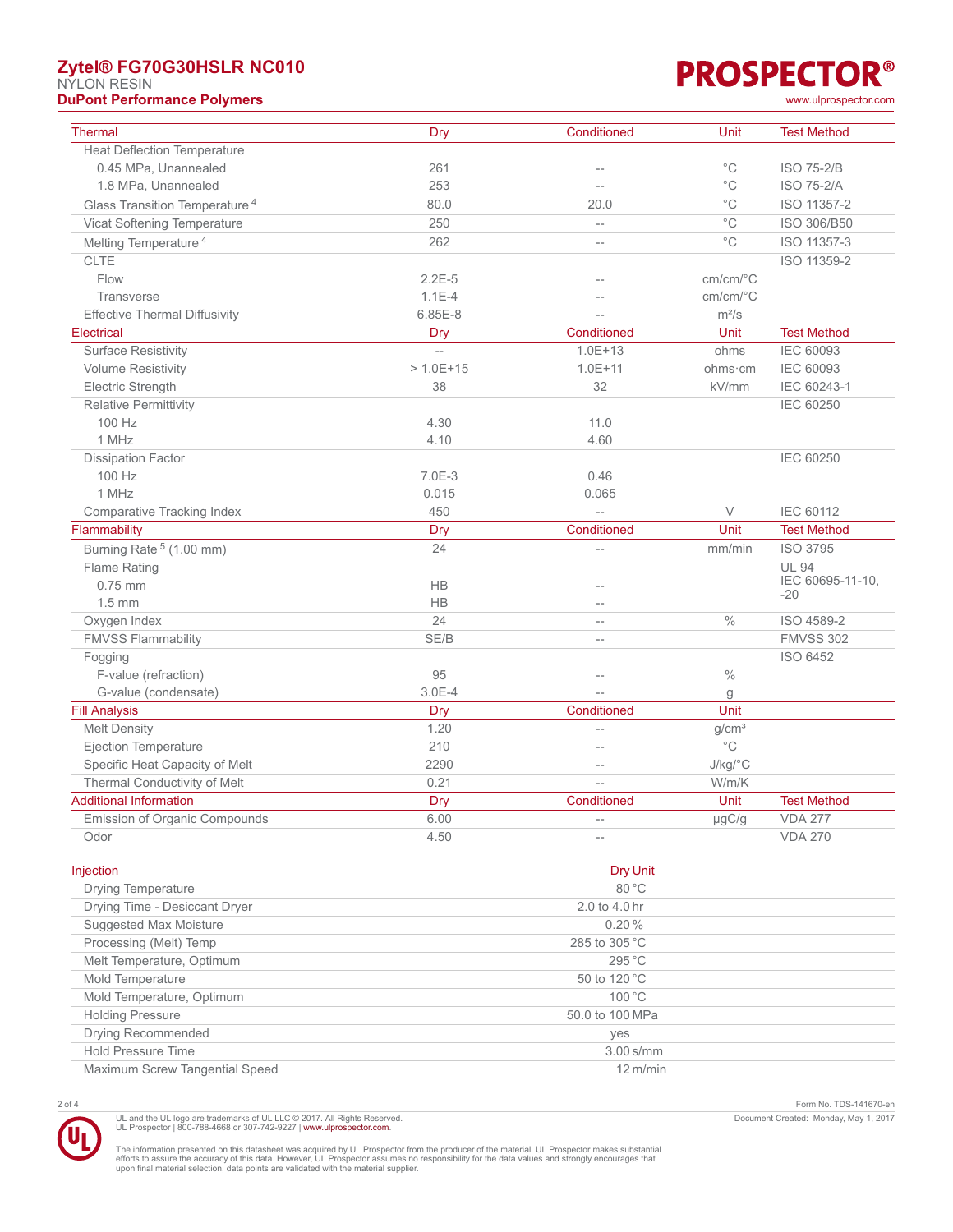### **Zytel® FG70G30HSLR NC010** NYLON RESIN **DuPont Performance Polymers** [www.ulprospector.com](http://www.ulprospector.com)

#### **Notes**

<sup>1</sup> These links provide you with access to supplier literature. We work hard to keep them up to date; however you may find the most current literature from the supplier.

<sup>2</sup> A UL Yellow Card contains UL-verified flammability and electrical characteristics. UL Prospector continually works to link Yellow Cards to individual plastic materials in Prospector, however this list may not include all of the appropriate links. It is important that you verify the association between these Yellow Cards and the plastic material found in Prospector. For a complete listing of Yellow Cards, visit the UL Yellow Card Search.

 $3$  Typical properties: these are not to be construed as specifications.

 $410^{\circ}$ C/min

5 FMVSS 302



UL and the UL logo are trademarks of UL LLC © 2017. All Rights Reserved. UL Prospector | 800-788-4668 or 307-742-9227 | [www.ulprospector.com](http://www.ulprospector.com).

The information presented on this datasheet was acquired by UL Prospector from the producer of the material. UL Prospector makes substantial<br>efforts to assure the accuracy of this data. However, UL Prospector assumes no re